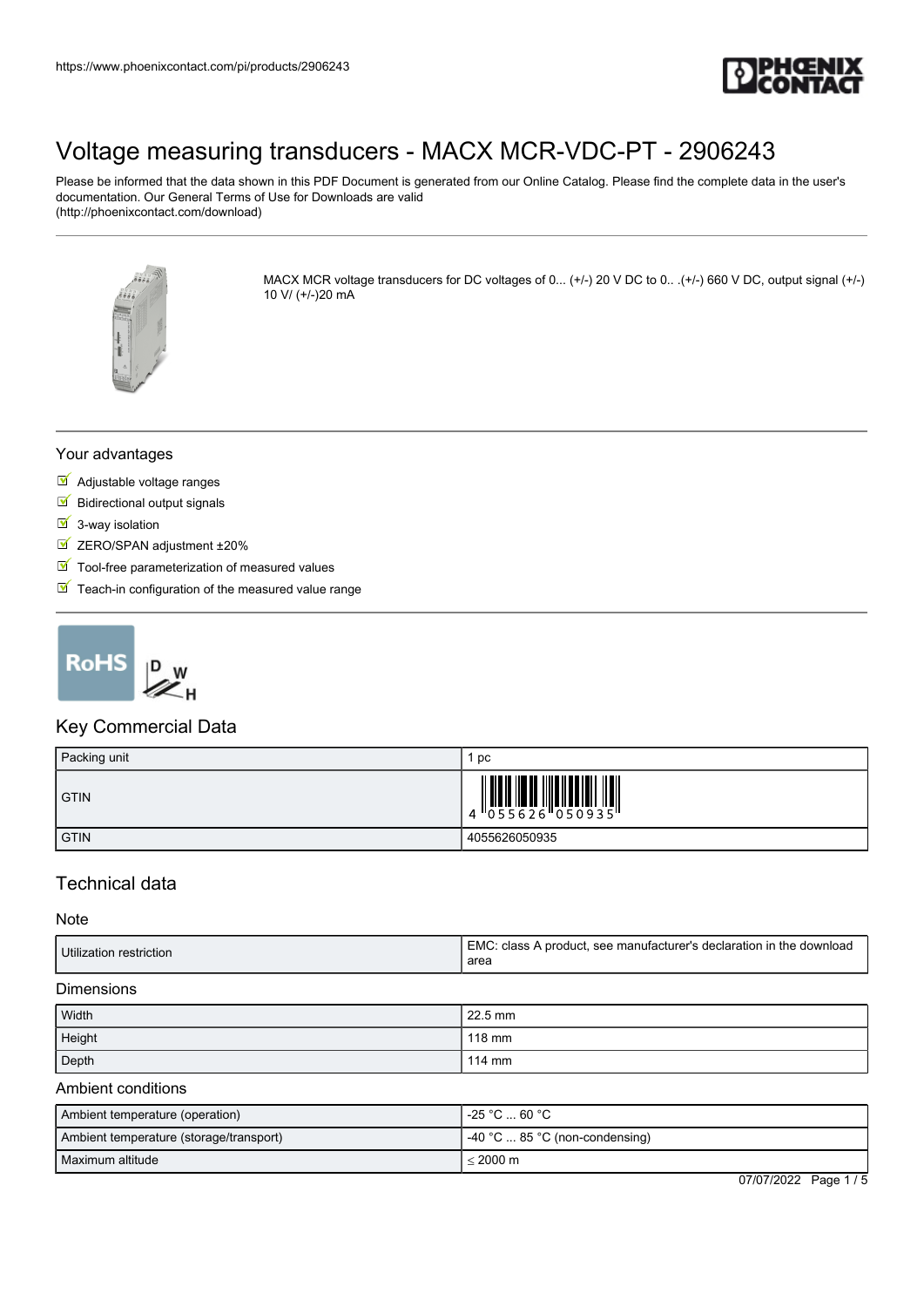

## Technical data

#### Ambient conditions

| Permissible humidity (operation) | $10\%$ 95 % (non-condensing)                                                         |
|----------------------------------|--------------------------------------------------------------------------------------|
| Degree of protection             | IP <sub>20</sub>                                                                     |
| Noise immunity                   | EN 61000-6-2 When being exposed to interference, there may be<br>minimal deviations. |

#### Input data

| Input voltage range | -550 V DC  550 V DC |
|---------------------|---------------------|
| Input resistance    | 5500 kΩ             |
| Input voltage range | -370 V DC  370 V DC |
| Input resistance    | 3700 kΩ             |
| Input voltage range | -250 V DC  250 V DC |
| Input resistance    | 2500 kΩ             |
| Input voltage range | -170 V DC  170 V DC |
| Input resistance    | 1700 kΩ             |
| Input voltage range | -120 V DC  120 V DC |
| Input resistance    | 1200 kΩ             |
| Input voltage range | -80 V DC  80 V DC   |
| Input resistance    | 800 k $\Omega$      |
| Input voltage range | -54 V DC  54 V DC   |
| Input resistance    | 800 kΩ              |
| Input voltage range | -36 V DC  36 V DC   |
| Input resistance    | 800 kΩ              |
| Input voltage range | -24 V DC  24 V DC   |
| Input resistance    | 240 k $\Omega$      |
| Nom. voltage        | ± 660 VDC           |
|                     |                     |

#### Output data

| Output name                     | Voltage output  |
|---------------------------------|-----------------|
| Voltage output signal           | $-10$ V $$ 10 V |
| Max. output voltage             | < 11 V          |
| Load/output load voltage output | $> 10 k\Omega$  |
| Ripple                          | 50 mV           |
| Output name                     | Current output  |
| Current output signal           | -20 mA  20 mA   |
| Max. output current             | $<$ 22 mA       |
| Load/output load current output | $< 500 \Omega$  |

#### Power supply

| Nominal supply voltage   | 24 V DC (-20 %  +25 %) |
|--------------------------|------------------------|
| Supply voltage range     | 19.2 V DC  30 V DC     |
| Max. current consumption | $< 60 \text{ mA}$      |

Connection data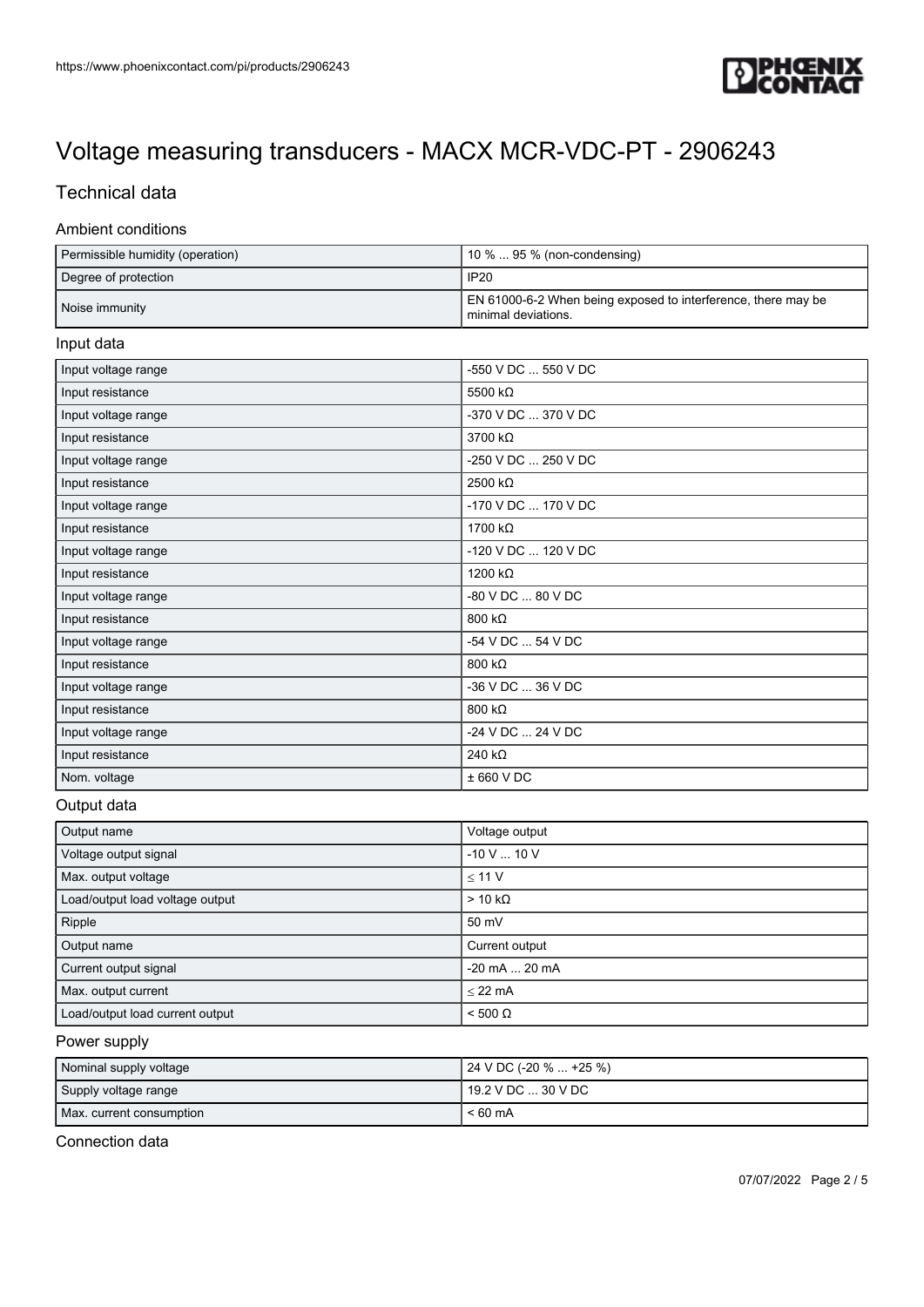

## Technical data

### Connection data

| Connection method                | Push-in connection                         |
|----------------------------------|--------------------------------------------|
| Stripping length                 | 8 mm                                       |
| Conductor cross section solid    | $10.2$ mm <sup>2</sup> 2.5 mm <sup>2</sup> |
| Conductor cross section flexible | $10.2$ mm <sup>2</sup> 2.5 mm <sup>2</sup> |
| Conductor cross section AWG      | $24$ 14                                    |
| pluggable                        | yes                                        |

#### **General**

| Maximum transmission error      | < 1 % (of measuring range end value)                                                 |
|---------------------------------|--------------------------------------------------------------------------------------|
| Maximum temperature coefficient | $< 0.015 %$ /K                                                                       |
| Alignment zero                  | ± 20%                                                                                |
| Alignment span                  | ± 20%                                                                                |
| Step response (10-90%)          | $< 16 \text{ ms}$                                                                    |
| Test voltage                    | 5.3 kV AC (50 Hz, 60 s)                                                              |
| Protective circuit              | Surge protection 33 V suppressor diode                                               |
| Electromagnetic compatibility   | Conformance with EMC directive                                                       |
| Noise emission                  | EN 61000-6-4                                                                         |
| Noise immunity                  | EN 61000-6-2 When being exposed to interference, there may be<br>minimal deviations. |
| Mounting position               | any                                                                                  |
| Assembly instructions           | Can be aligned with spacing $= 10$ mm                                                |

#### Standards and Regulations

| Low Voltage Directive         | Conformance with Low Voltage Directive |
|-------------------------------|----------------------------------------|
| Electromagnetic compatibility | Conformance with EMC directive         |
| Noise emission                | LEN 61000-6-4                          |
| Standards/regulations         | IEC 61010-1                            |
|                               | IEC 61010-2-030                        |
| Pollution degree              |                                        |

#### Conformance/approvals

| Designation    | CE               |
|----------------|------------------|
| Certificate    | CE-compliant     |
| Designation    | <b>UKCA</b>      |
| Certificate    | UKCA-compliant   |
| Designation    | UL, USA / Canada |
| Identification | UL 61010 Listed  |

#### Environmental Product Compliance

| l REACh SVHC | Lead 7439-92-1                                                                                                  |  |  |
|--------------|-----------------------------------------------------------------------------------------------------------------|--|--|
| China RoHS   | Environmentally Friendly Use Period = 50 years                                                                  |  |  |
|              | For information on hazardous substances, refer to the manufacturer's<br>declaration available under "Downloads" |  |  |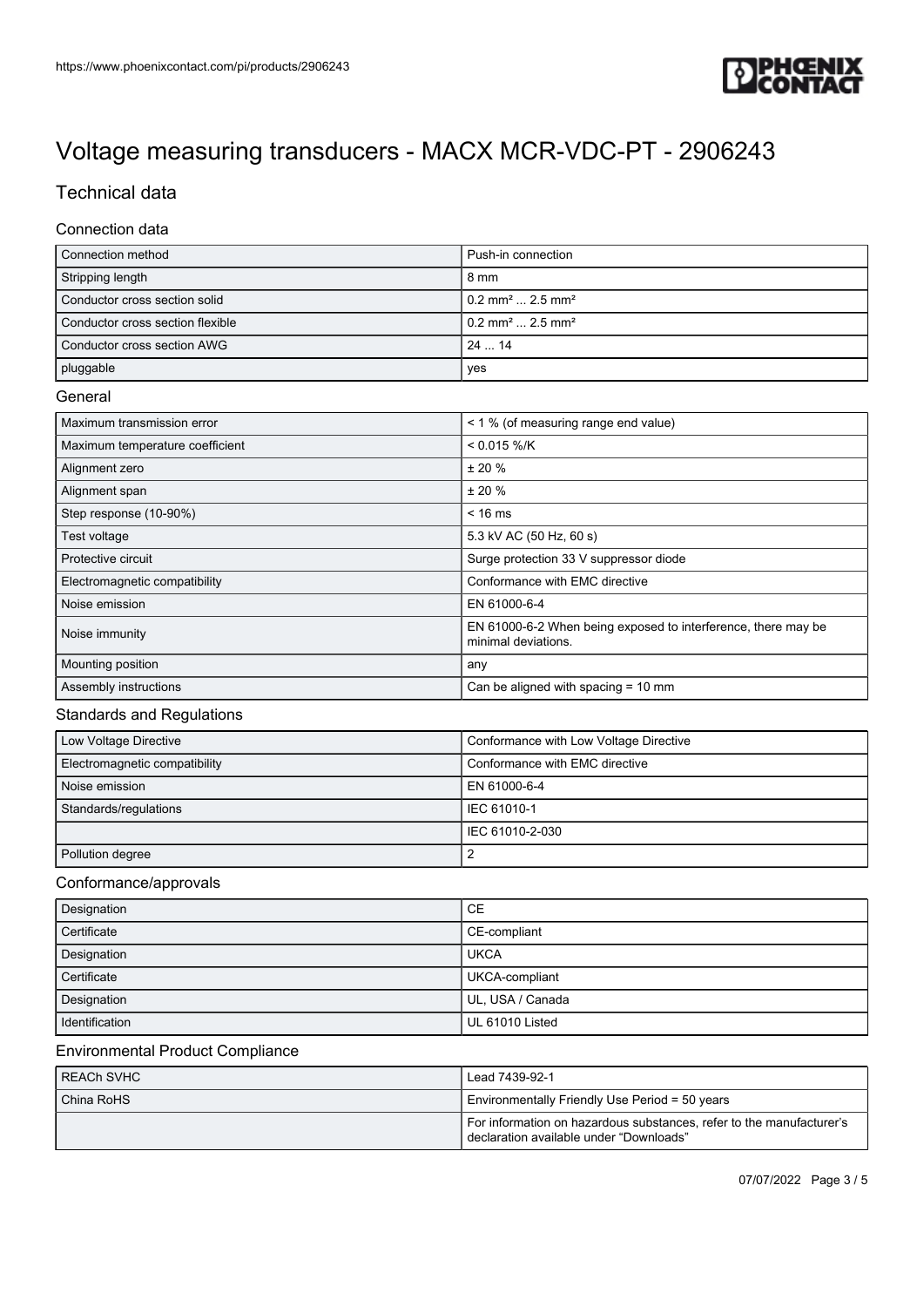

### Drawings

Block diagram



## **Classifications**

#### eCl@ss

| eCl@ss 10.0.1 | 27210125 |
|---------------|----------|
| eCl@ss 11.0   | 27210125 |
| eCl@ss 4.0    | 27271100 |
| eCl@ss 5.0    | 27200300 |
| eCl@ss 5.1    | 27200300 |
| eCl@ss 6.0    | 27210100 |
| eCl@ss 7.0    | 27210125 |
| eCl@ss 9.0    | 27210125 |

### ETIM

| <b>ETIM 4.0</b> | EC002477 |
|-----------------|----------|
| ETIM 6.0        | EC002477 |
| ETIM 7.0        | EC002477 |

## UNSPSC

| UNSPSC 18.0        | 39121008 |
|--------------------|----------|
| UNSPSC 19.0        | 39121008 |
| UNSPSC 20.0        | 39121008 |
| <b>UNSPSC 21.0</b> | 39121000 |

## Approvals

## Approvals

#### Approvals

UL Listed / cUL Listed / EAC / cULus Listed